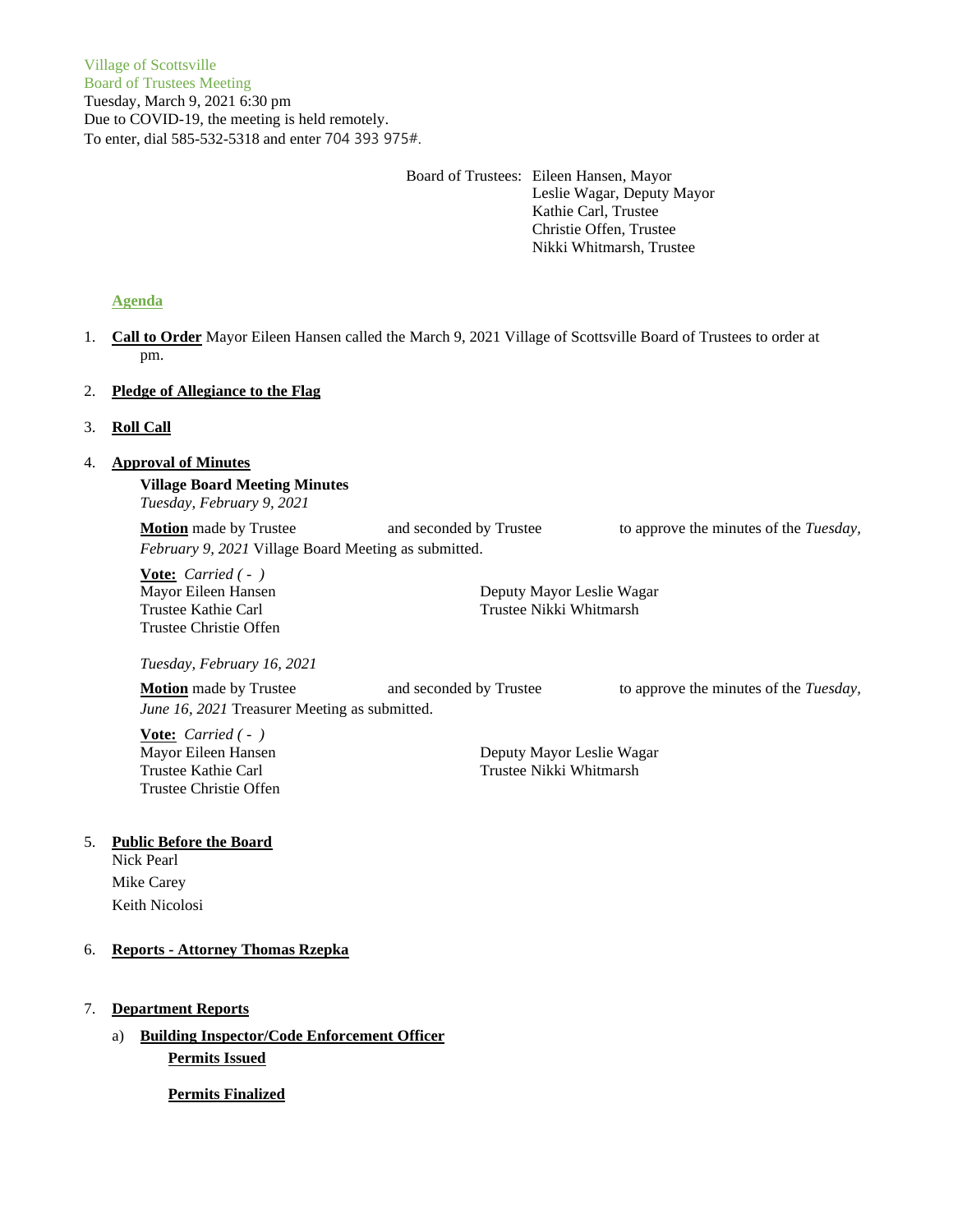## **Code Enforcement**

### **Developments/Projects**

## **New Items**

# **Ongoing Items/Concerns**

**Upcoming**

## b) **DPW – Ken Bohn & Todd Schwasman** Arbor Day May 1<sup>st</sup> - SunnKing

**Updates**

### c) **Treasurer – Katie Garner**

*Pay Bills:*

**Motion** made by Trustee and seconded by Trustee to approve payables on the AP Check Register Report through March 9, 2021 and prepaid bills with General Payables totaling *\$* .

**Vote:** *Carried ( - )* Mayor Eileen Hansen **Deputy Mayor Leslie Wagar** Trustee Christie Offen

Trustee Kathie Carl Trustee Nikki Whitmarsh

*Treasurers Report:* Budget Transfers: **Motion** made by Trustee **and seconded by Trustee** to approve the budget transfers as listed above from the March 2021 Treasurers Report.

**Vote:** *Carried ( - )* Trustee Christie Offen

Mayor Eileen Hansen<br>
Trustee Kathie Carl<br>
Trustee Nikki Whitmarsh Trustee Nikki Whitmarsh

### d) **Clerk – Anne Hartman**

Titles for fire trucks Records

#### 8. **Trustee Reports:**

Deputy Mayor Leslie Wagar – Communications Updating the website

Trustee Christie Offen – DPW and Forestry Board

Arbor Day Celebration, but of course just the FB will be planting. We plan on planting two (2) trees in the yet to be named park where our Welcome to Scottsville sign is as you enter the village from the traffic light. This will be Saturday May 1st.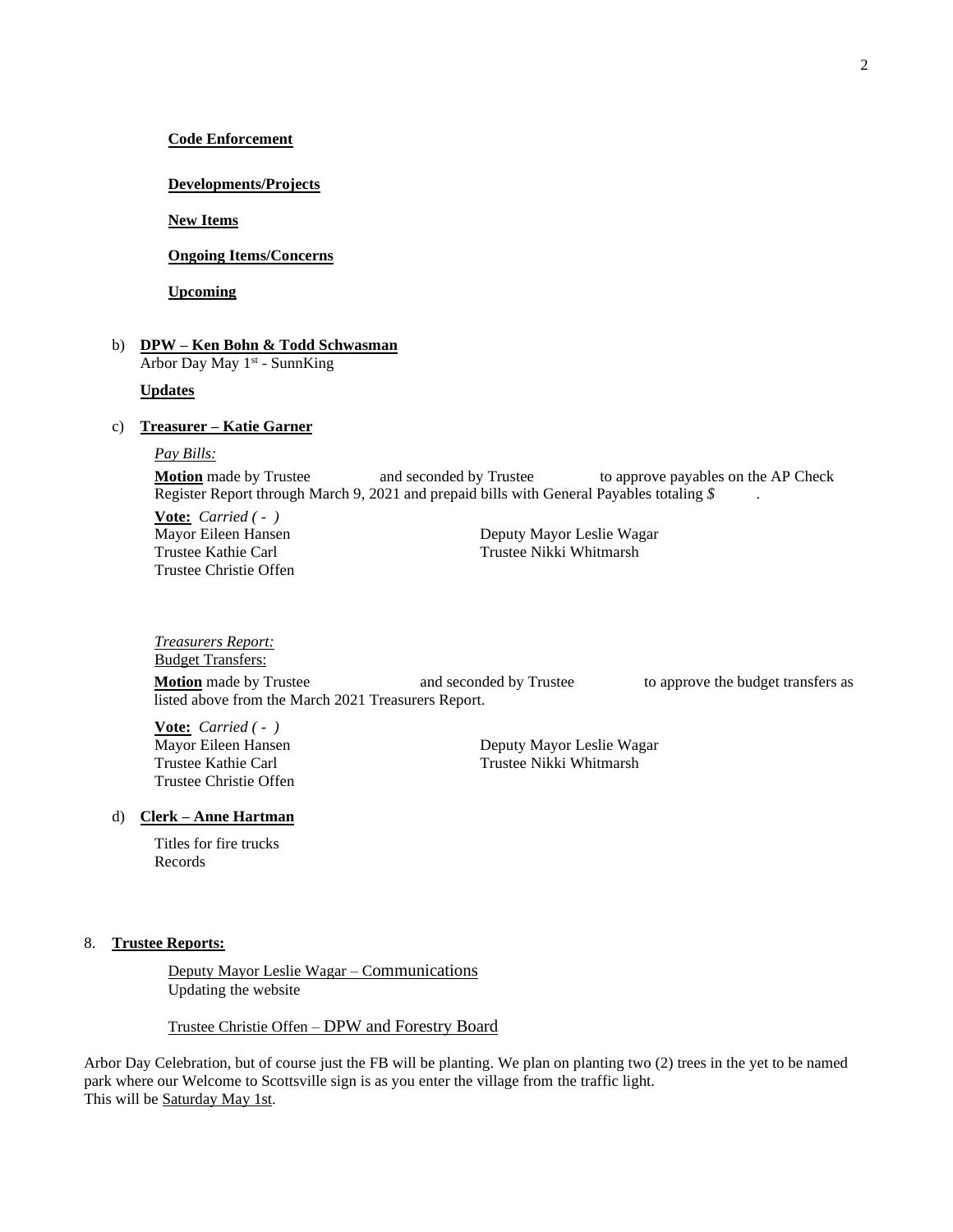We've come to realized that the Fall is actually the best time to plant, and so we will be having another "planting" event Saturday Oct. 16th, hopefully by then we can actually invite back the Boy Scouts, Girl Scouts and Environmental Club.

Trustee Nikki Whitmarsh – Planning Board/Zoning Board of Appeals

Trustee Kathie Carl - Finance

### 9. **Mayor's Reports - Eileen Hansen**

### 10. **Old Business**

*Policies* **Grants** Social Media

#### 11. **New Business**

#### Resolution from Ram

#### *Public Employer Health Emergency Plan*

Village of Scottsville hereby resolves to adopt the Public Employer Health Emergency Plan for the Village of Scottsville in accordance with NYS legislation S8617B/A10832.

**Motion** made by Trustee and seconded by Trustee to approve the Public Employer Health Emergency Plan for the Village of Scottsville. **Vote:** *Carried ( - )* Mayor Eileen Hansen **Deputy Mayor Leslie Wagar** Trustee Kathie Carl Trustee Nikki Whitmarsh Trustee Christie Offen

#### *Serwer Commission*

**Motion** made by Trustee and seconded by Trustee to form the Village of Scottsville Sewer Commission consisting of one Trustee, Treasurer, Code Enforcement Officer and DPW Foreman. **Vote:** *Carried ( - )* Mayor Eileen Hansen Deputy Mayor Leslie Wagar Trustee Kathie Carl Trustee Nikki Whitmarsh Trustee Christie Offen

*Rochester Street Historic Advisory Board*

Silvia Benso James Yarrington - Architect **Motion** made by Trustee and seconded by Trustee to appoint Silvia Benso and James Yarrington to the Rochester Street Historic Advisory Board **Vote:** *Carried ( - )* Mayor Eileen Hansen Deputy Mayor Leslie Wagar Trustee Kathie Carl **Trustee Nikki** Whitmarsh Trustee Christie Offen